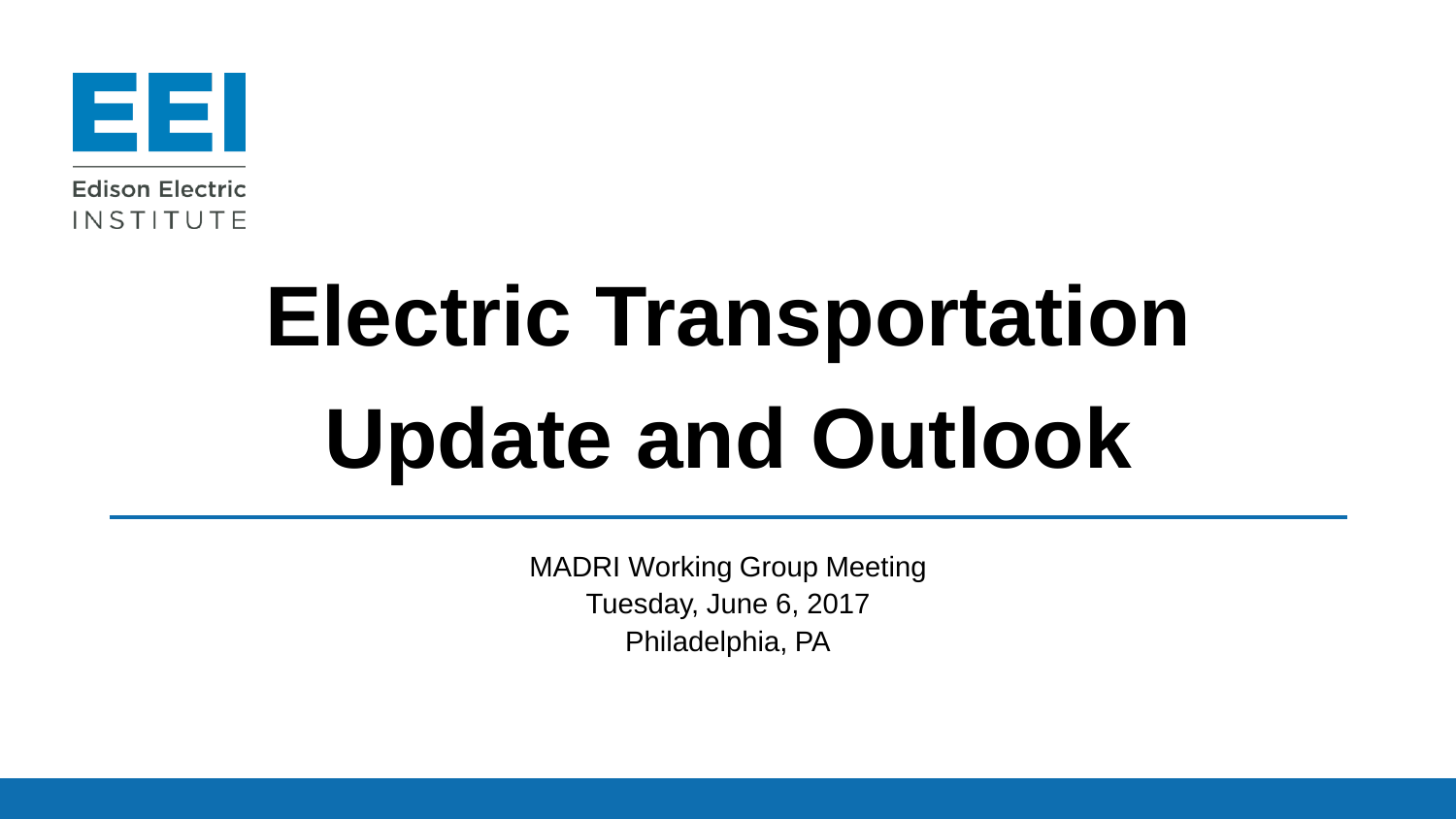# **CO<sup>2</sup> emissions by sector**

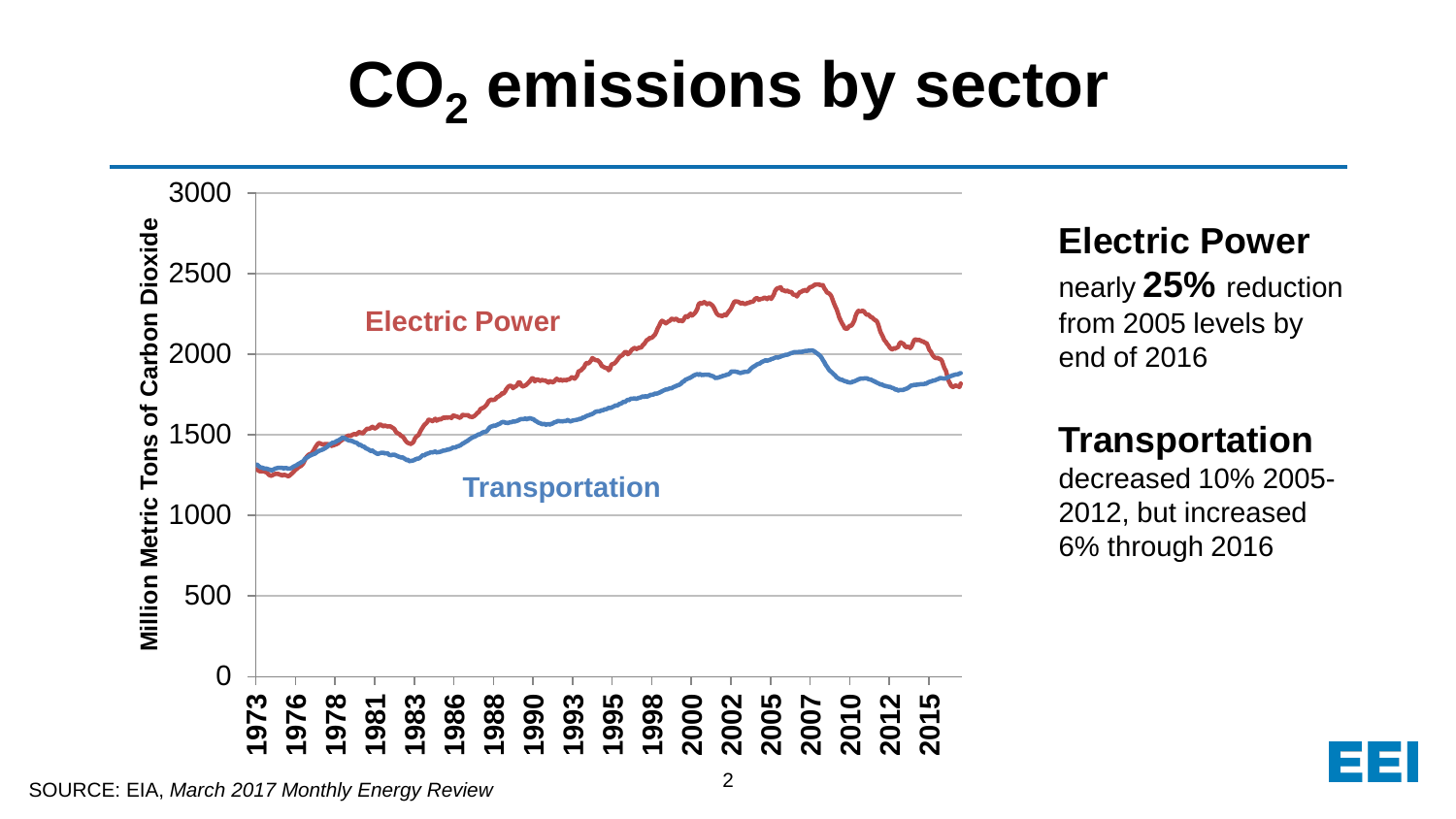# **Gasoline vs. electricity**



SOURCE: EIA, *Short-Term Energy Outlook, March 2017*

3

efficiency of 0.33 kWh/mi

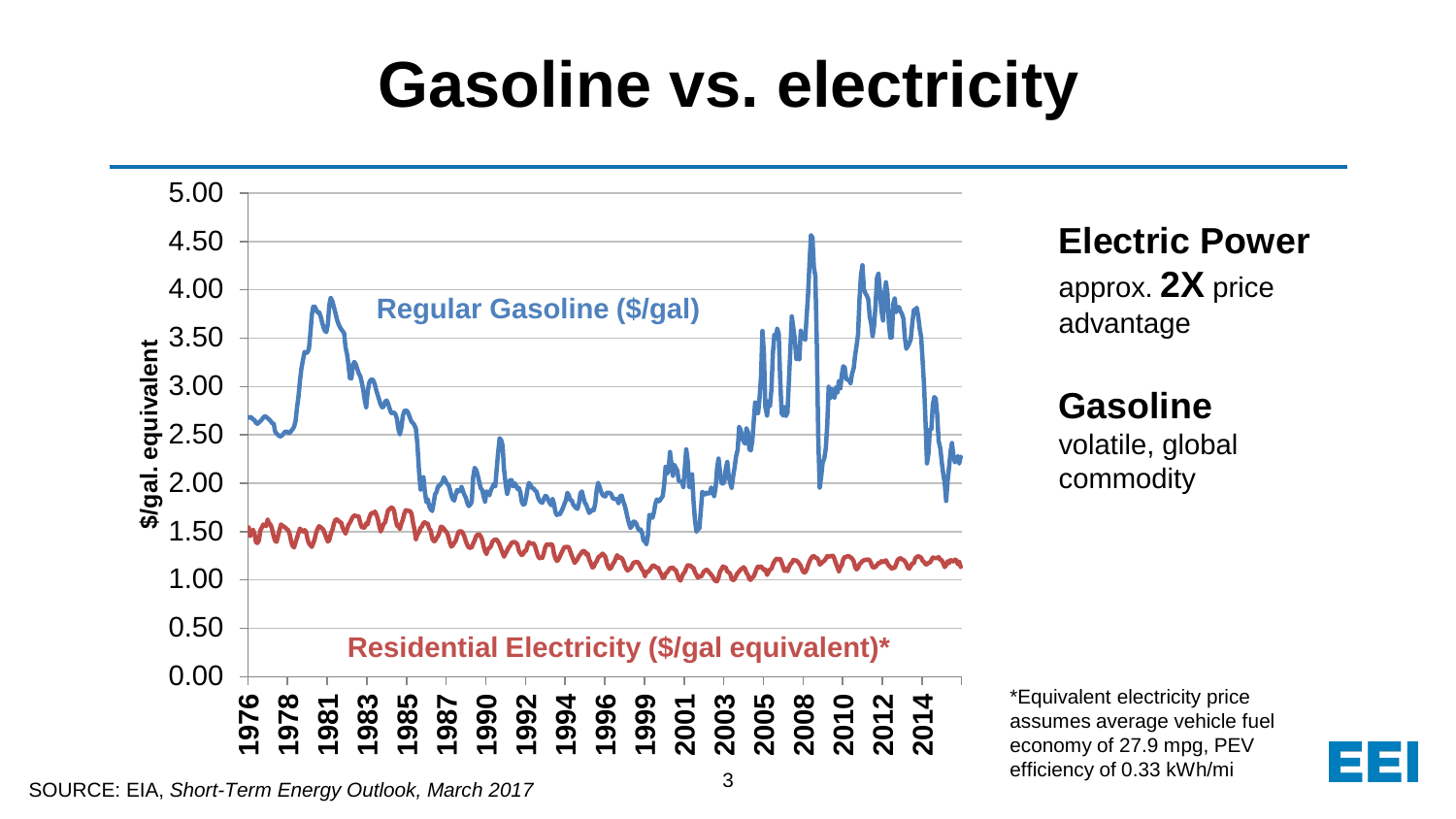# **Sales momentum**



SOURCE: Sales data from InsideEVs.com and HybridCars.com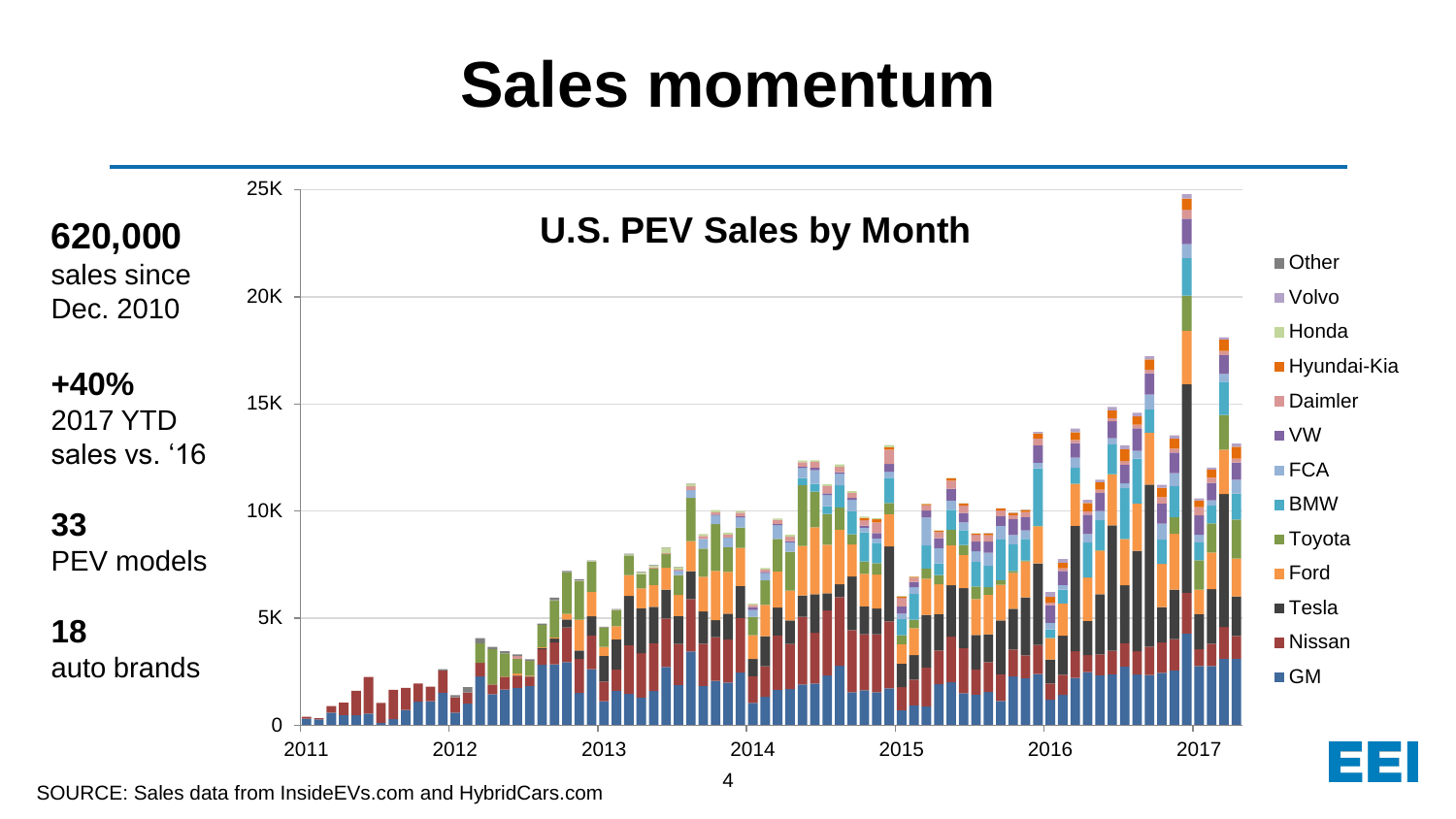# **China, Europe surpass U.S.**



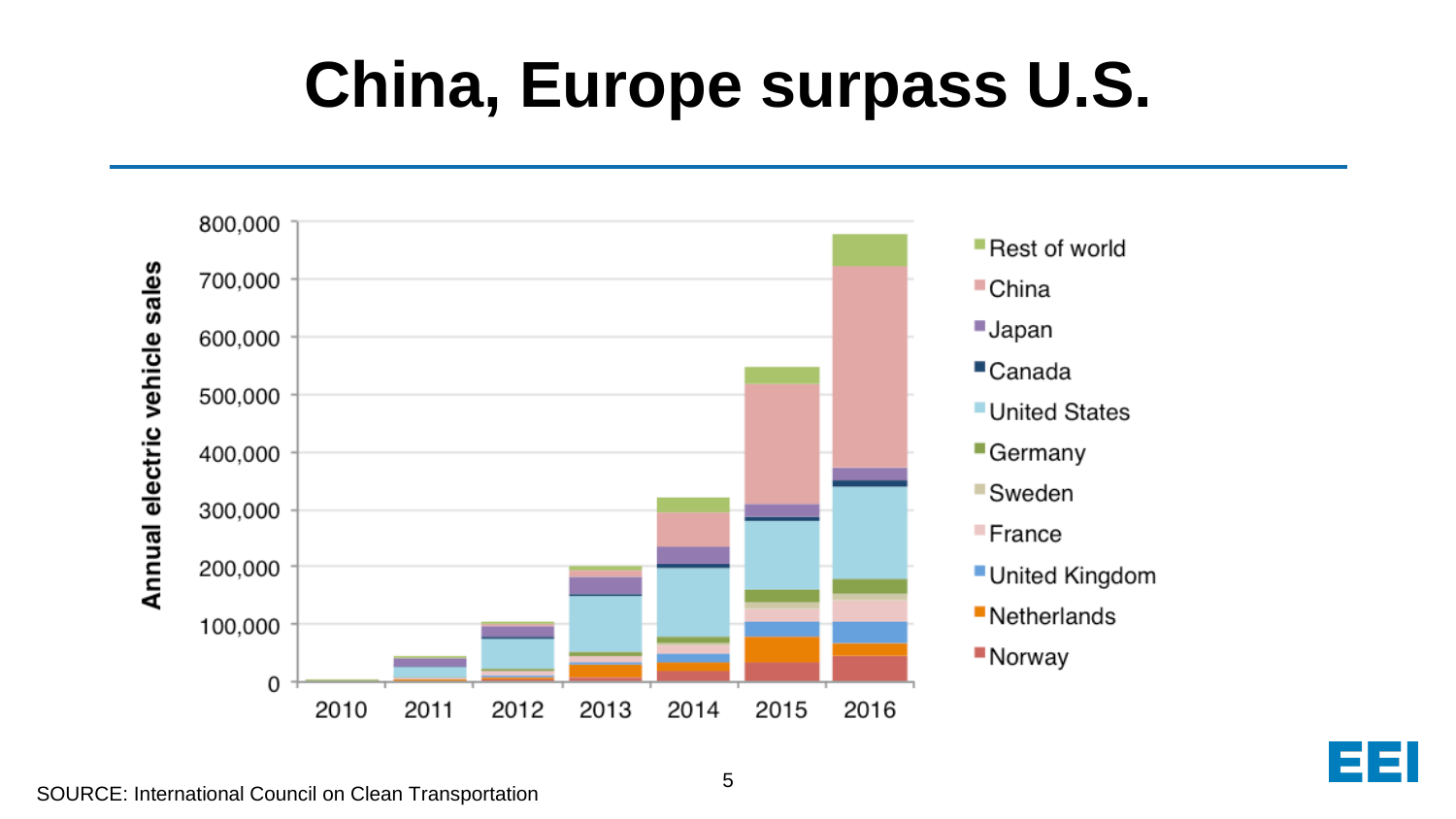# **Cost reductions enable longer range**



### **Battery Cost (Modeled)**

SOURCE: U.S. Department of Energy, Vehicle Technologies Office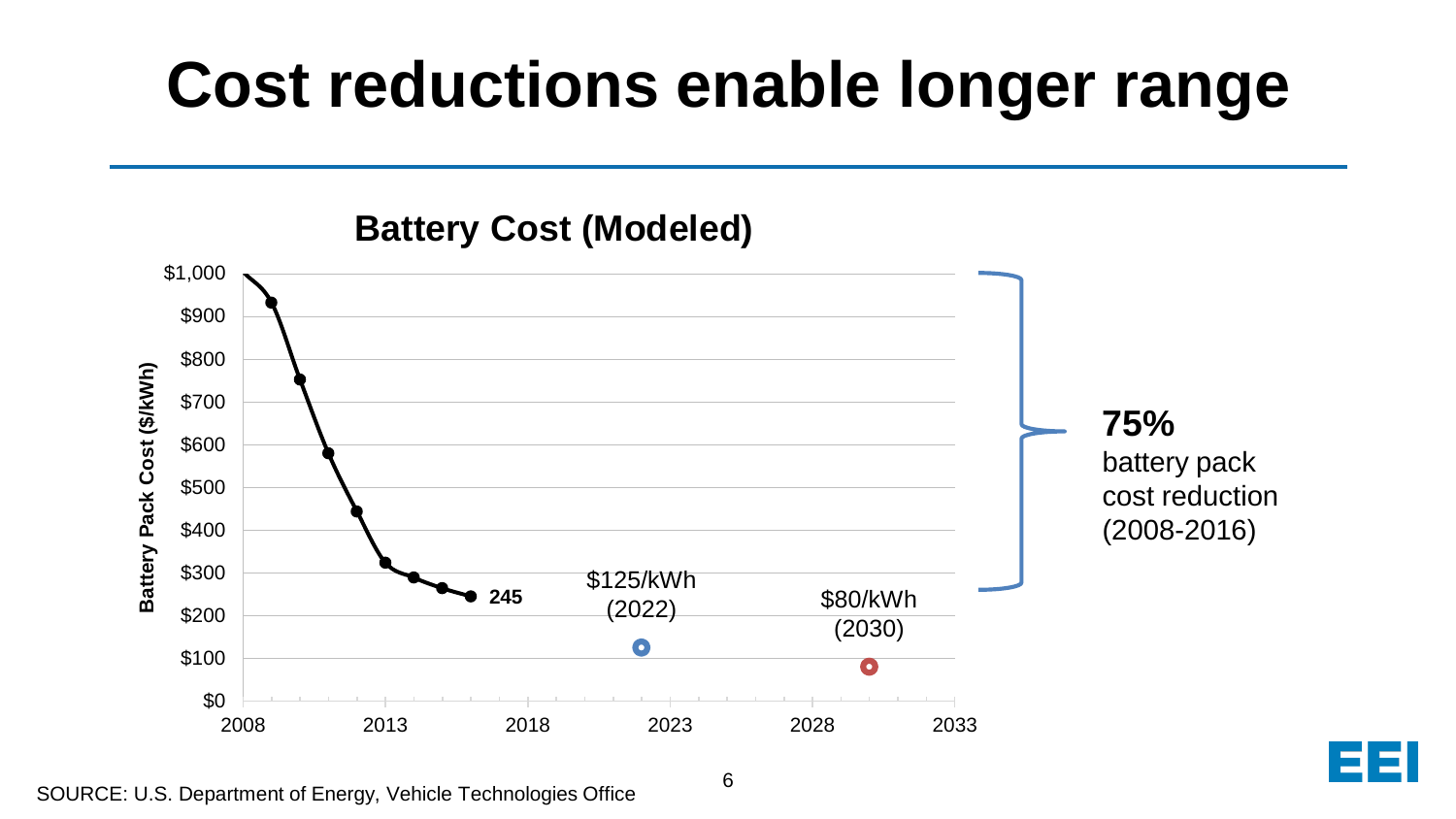## **Improving cost, capability**

### *BEV*



2014 Spark MSRP: \$27,495 Range: 82 miles



7



2017 Bolt EV MSRP: \$37,495 Range: 238 miles

### *PHEV*







2017 Volt MSRP: \$33,220 Range: 420 mi. total (53 mi. electric)



SOURCE: General Motors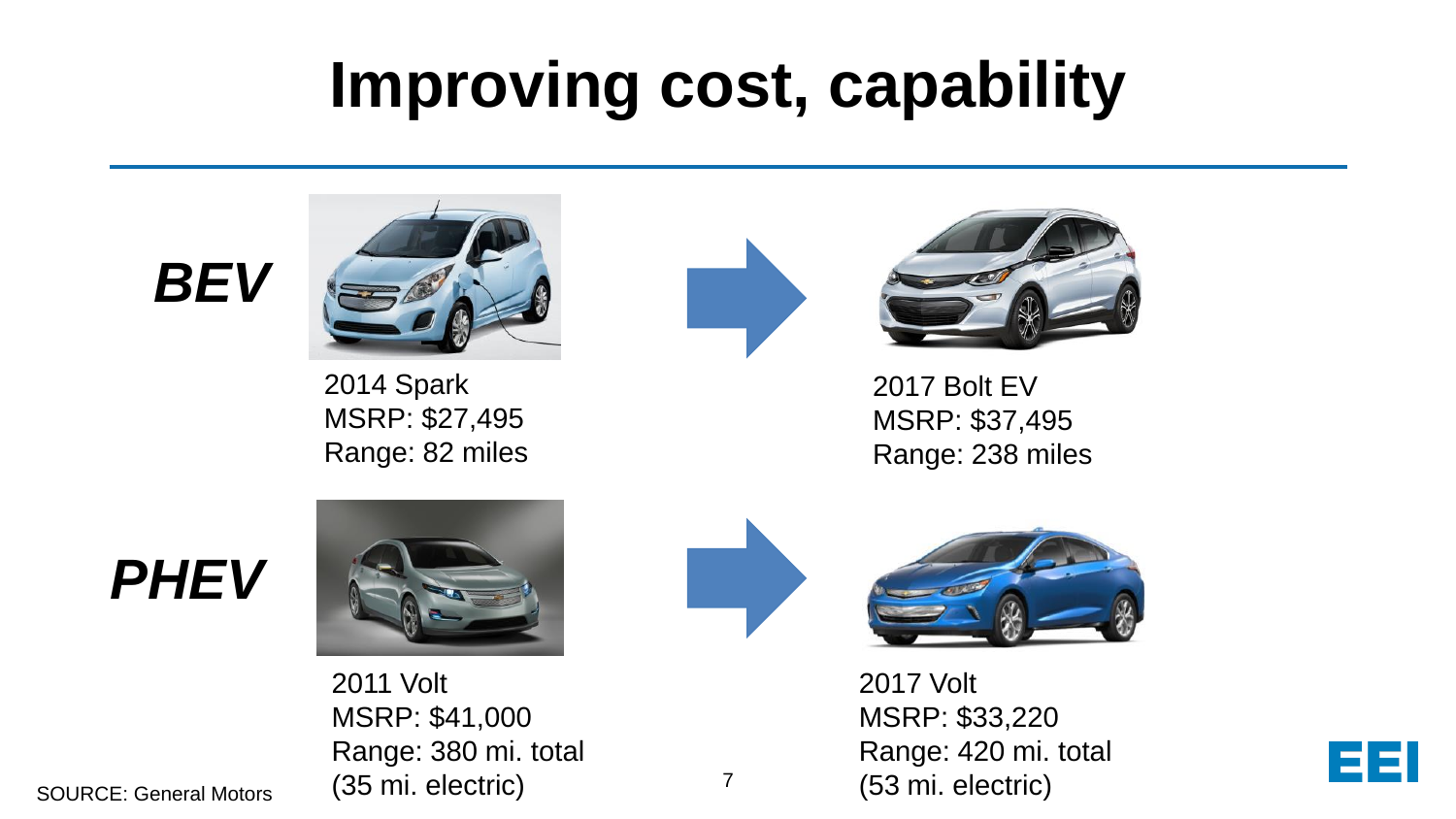# **Outlook: EV product**

#### *More models, across more segments More long-range BEVs*



SOURCE: Chrysler



SOURCE: Tesla

#### *More announcements and investment*

- Ford: \$4.5 billion investment in electrified vehicles by 2020, including electric SUV with at least 300 miles of range
- **Hyundai: 4 plug-in hybrids and 4 all-electric cars on the market by 2020**
- Audi: committed to achieve at least 25% of U.S. sales from electric vehicles by 2025; launching electric SUV in 2018

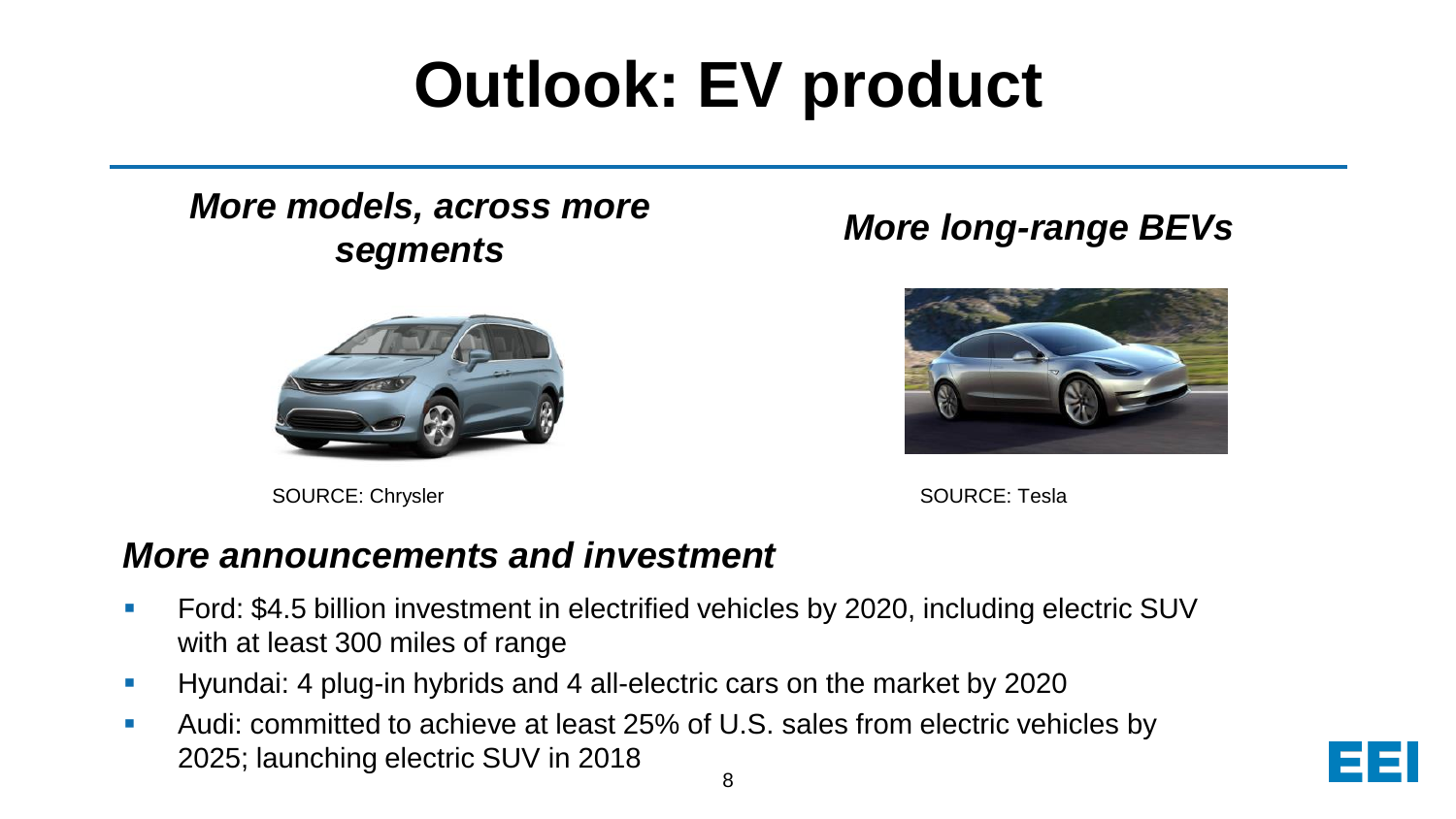# **Outlook: charging infrastructure**

- Trend: higher power charging
- **Targeted to needs:** 
	- Home/workplace
	- **Communities**
	- **Corridors**
- **New players and partnerships:** 
	- **States**
	- **Automakers**
	- Electrify America
	- Electric companies
	- EV charging companies
	- *All of this is needed, and more*

#### *350 kW-capable DCFC deployed in Fremont, CA*





SOURCE: EVgo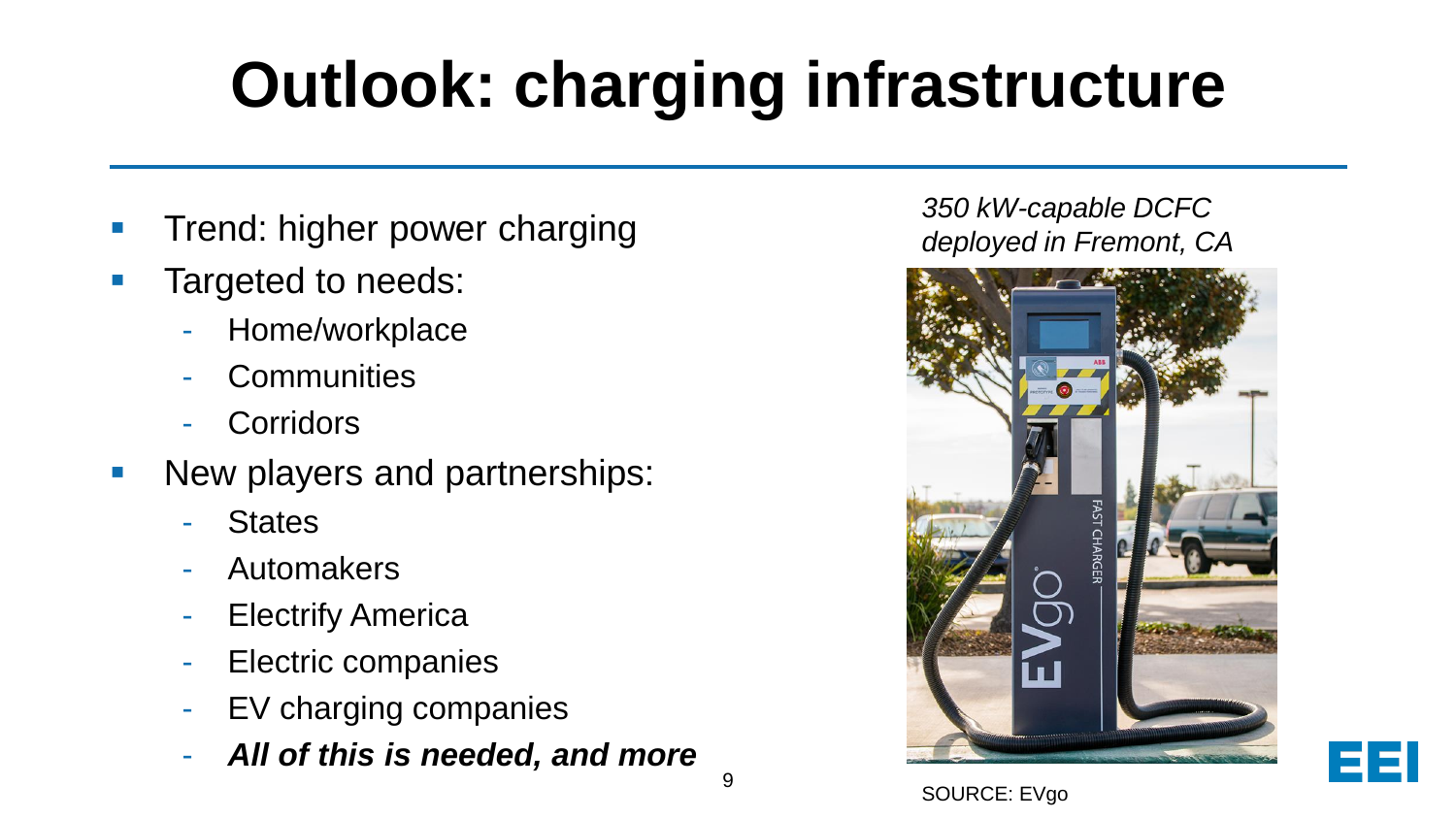# **Uneven distribution**



SOURCE: Auto Alliance Source Source: Union of Concerned Scientists

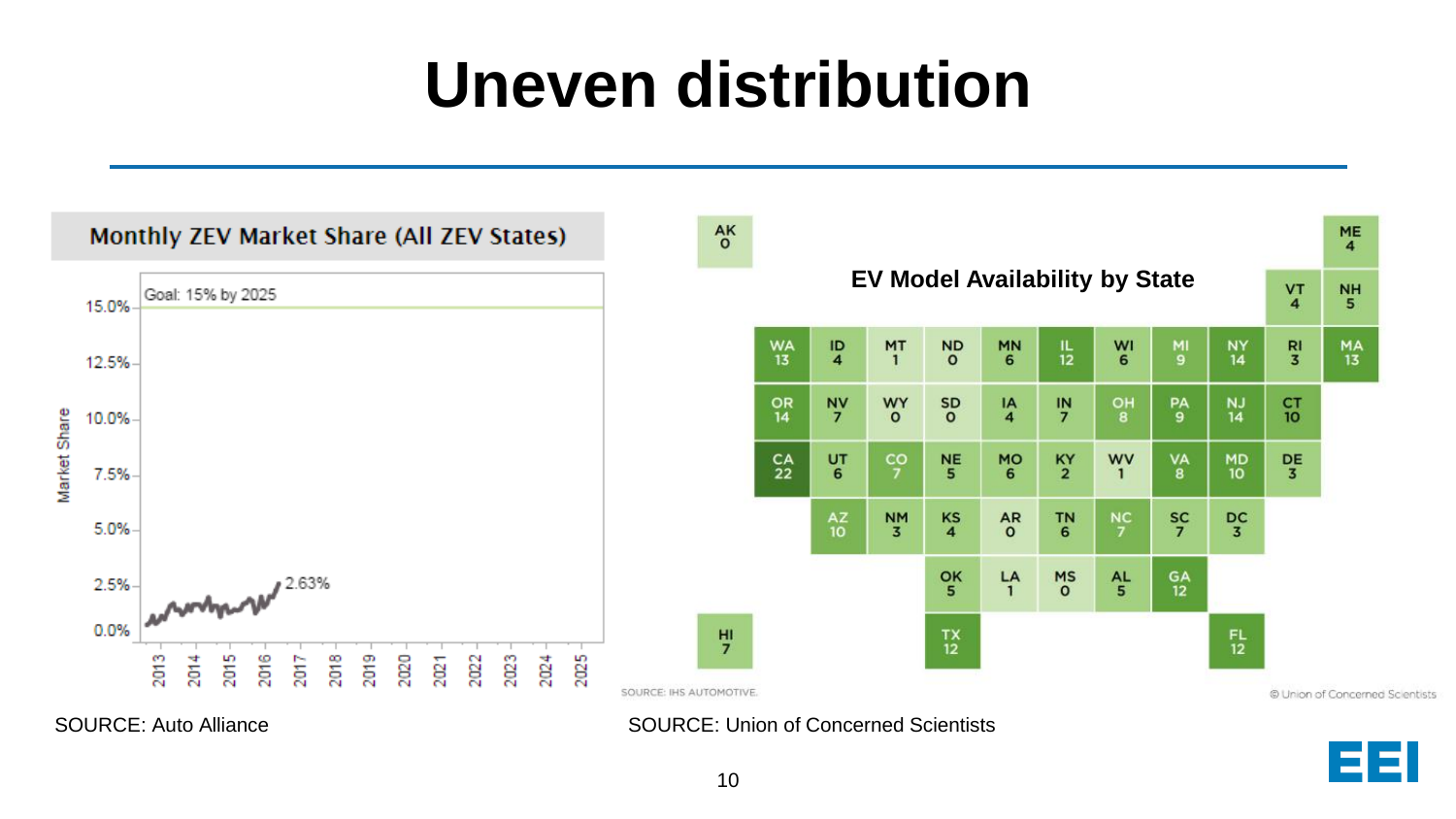# **Not just cars**



### **Transit**

**Electric buses are in service in 35+ transit agencies**



### **Airports**

**Seattle Sea-Tac electrification saves \$2.8 million in fuel per year**



### **Seaports**

**Long Beach Terminal electrification is equal to 5,000 homes**



### **Fleet**

**In 2016, electric companies invest more than \$128 million**

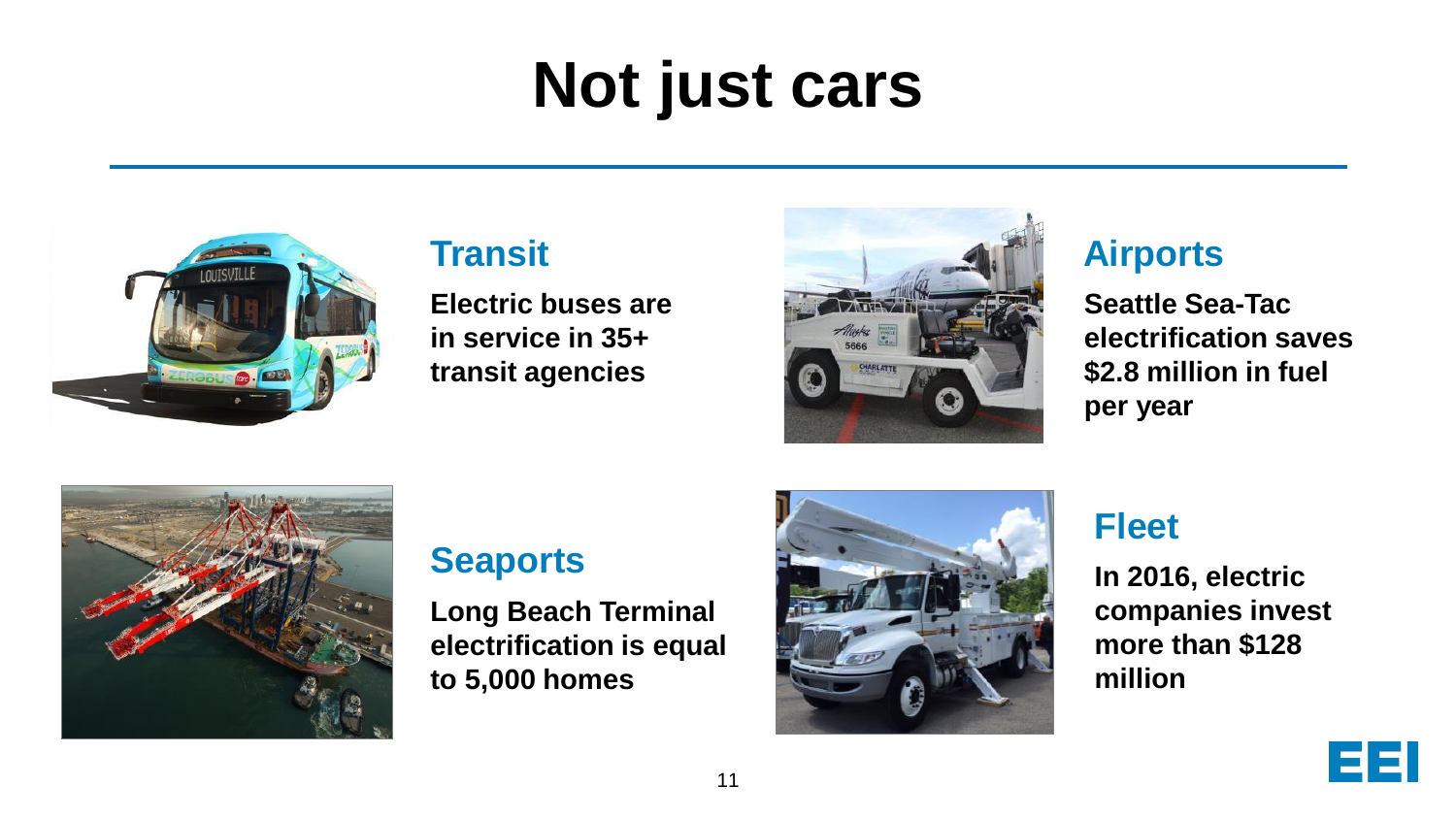# **Technology disruption**

### *Autonomous (AV), Electrification (EV), Shared, Connected*



- New mobility models
	- Ride-hailing, car-sharing, TaaS, autonomous fleets
- **Synergy with electrification** 
	- Design, platform, total cost of ownership
- **Priorities for electric companies** 
	- How do we ensure new mobility models drive electrification?
	- What are the infrastructure needs?

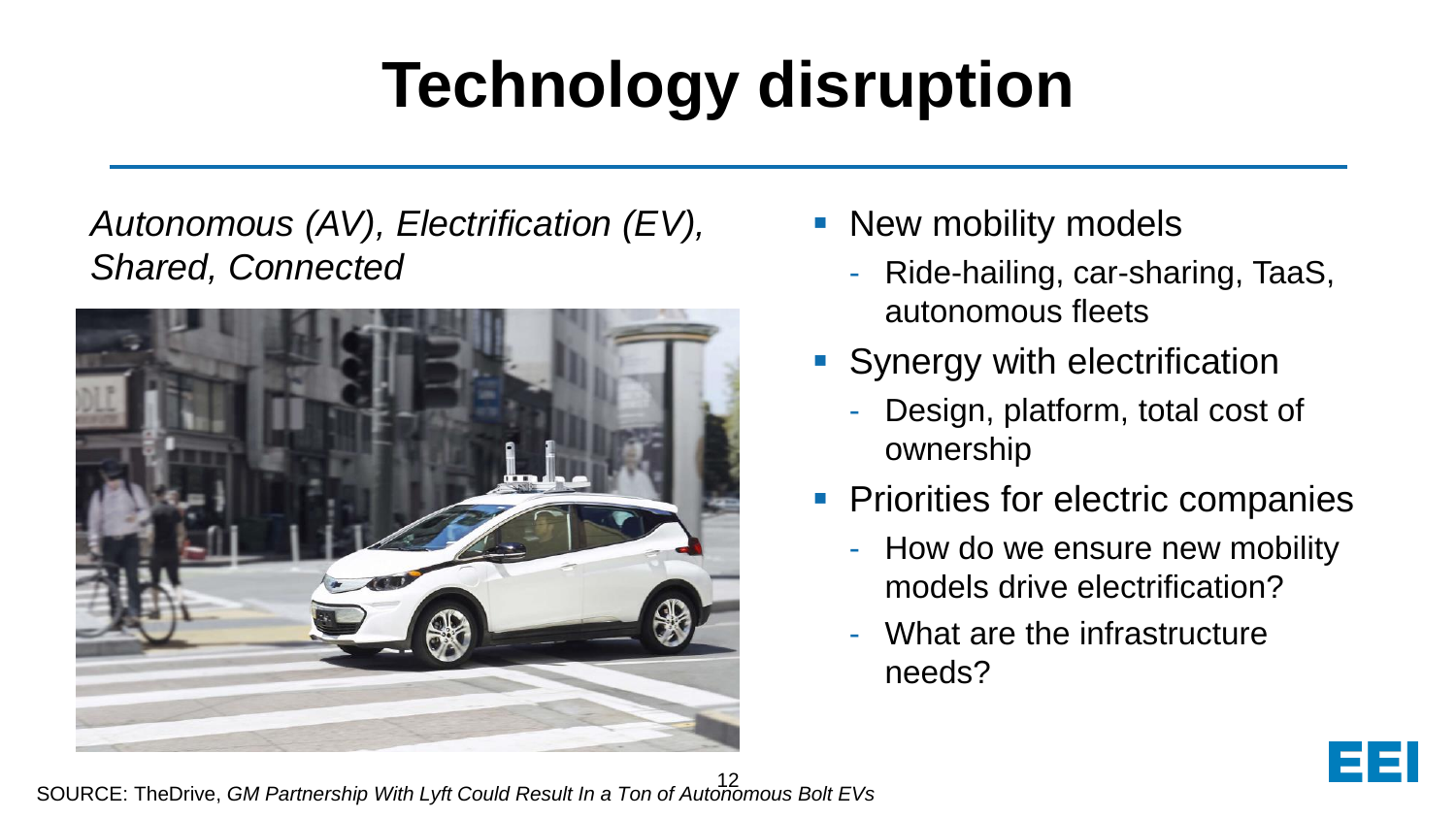# **Opportunity for electric companies**



- **Revenue from FV** charging exceeds cost to serve
- **Downward pressure** on rates
- **Similar findings in** CA, Northeast states, others



13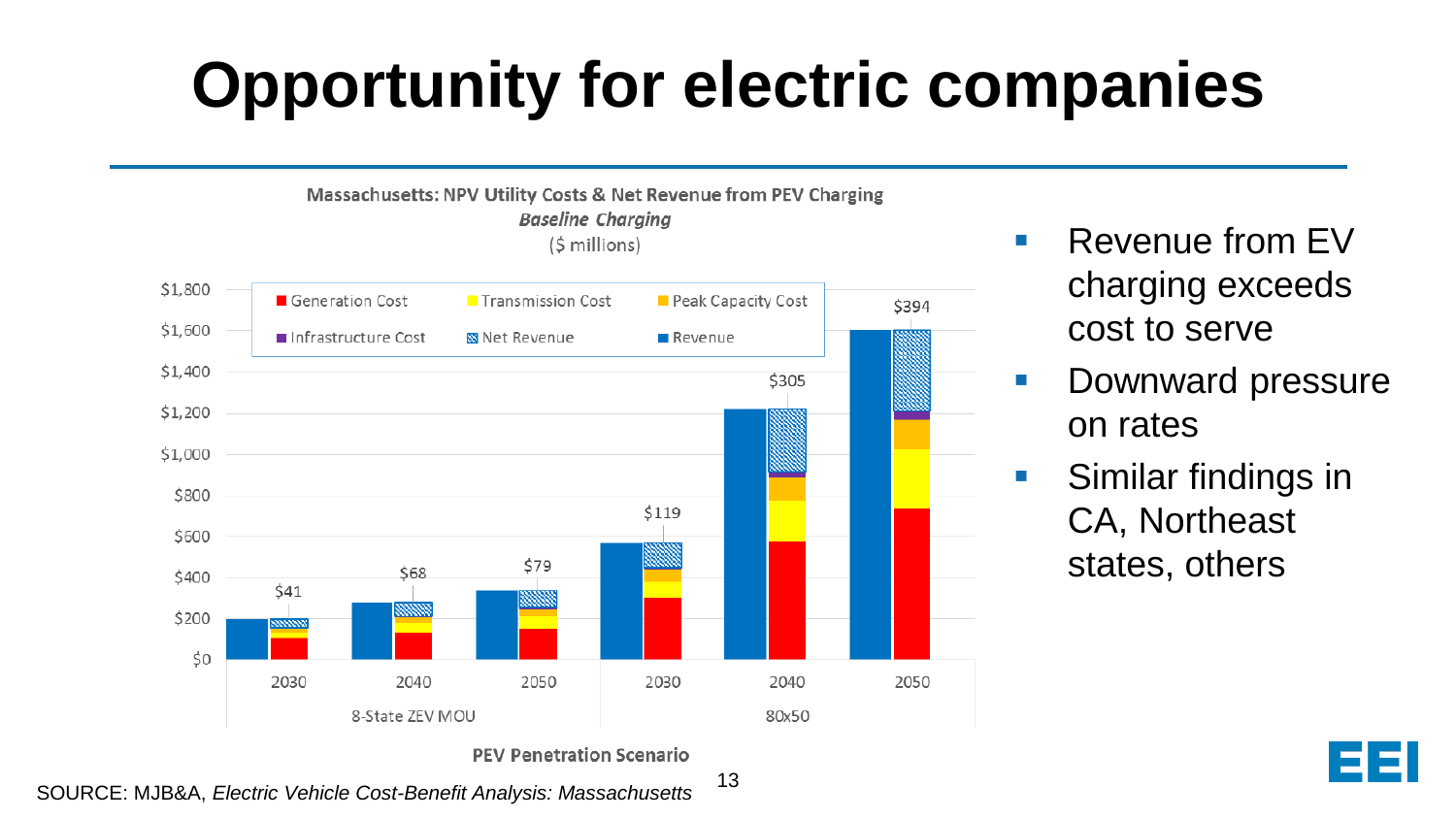# **Expanding role**



Grid impact **Connecting** customers **Education** 



**Market Transformation**

**Infrastructure** deployment

**Proactive** education & outreach

Policy/regulatory framework

**Vehicle-Grid Integration**

Grid services Smart charging Advanced load management

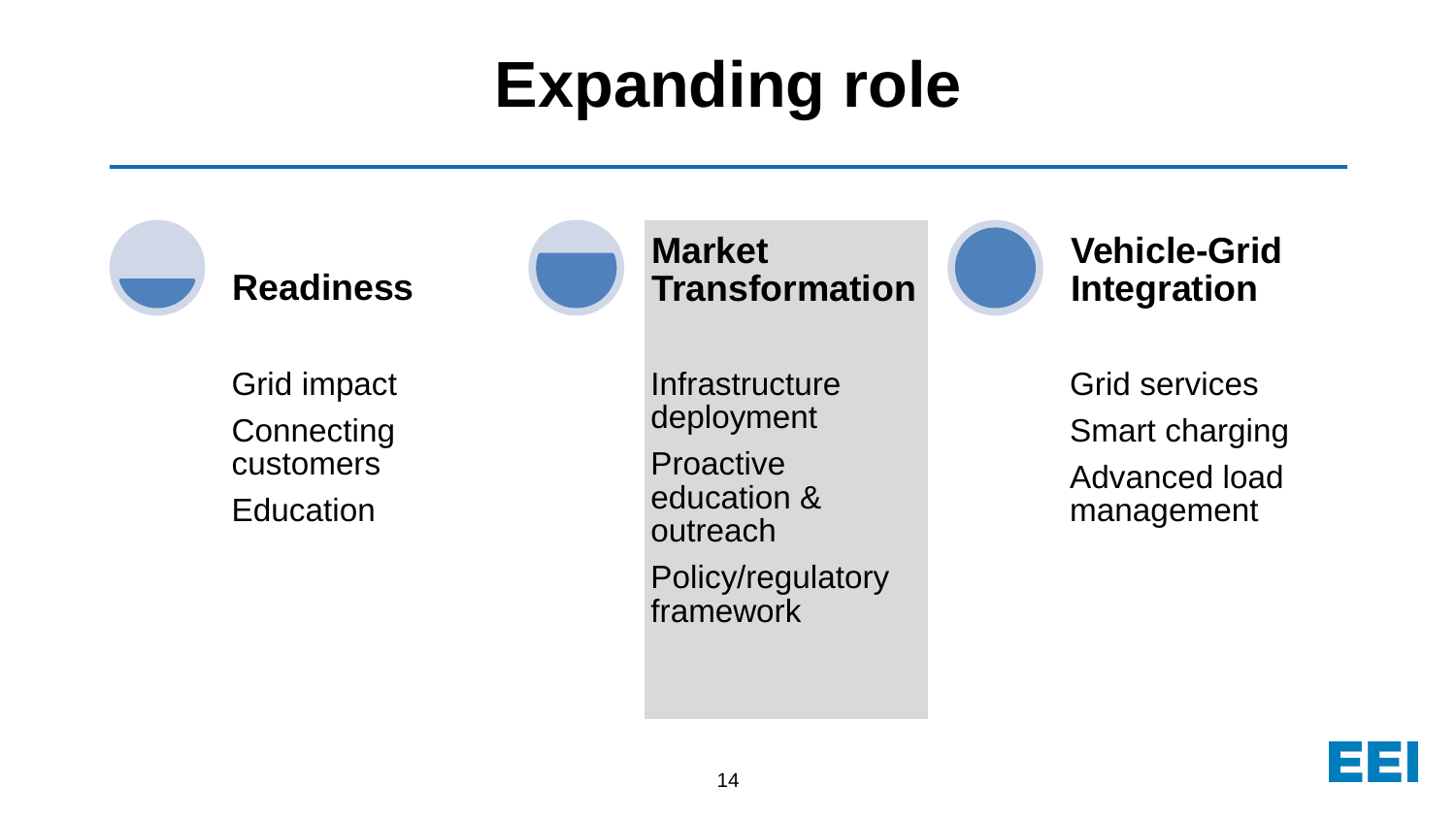# **Key takeaways**

- **Electric transportation is in public interest**
- **The question isn't if, but how quickly can we scale**
- **Electric companies uniquely suited to accelerate** 
	- Improved system utilization puts downward pressure on rates
	- Break the "chicken or egg problem," grow market for all players
	- Deploy at scale with expected safety, reliability, affordability, for all
- Now is the time to build on the momentum